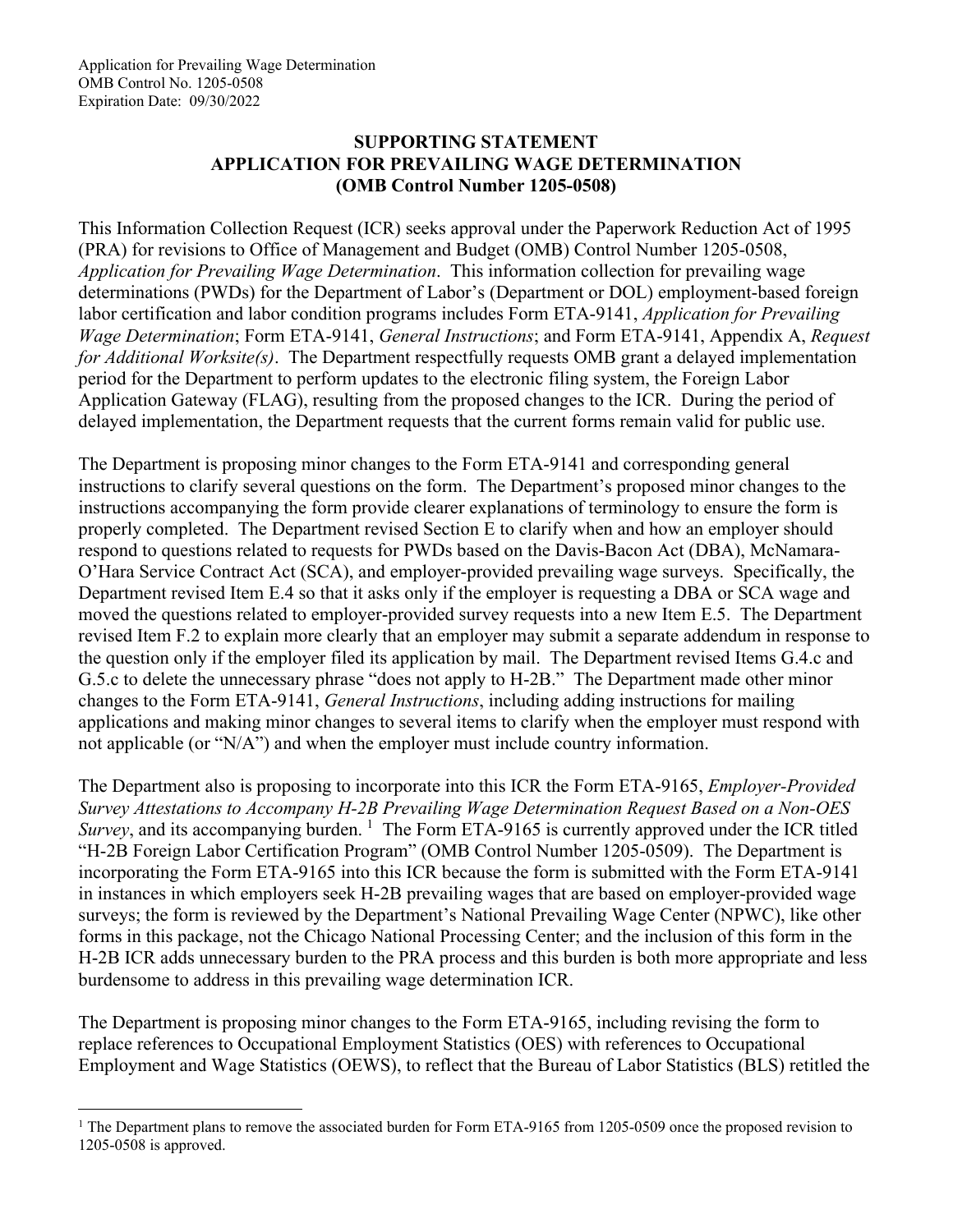program on March 31, [2](#page-1-0)021.<sup>2</sup> Additionally, the Department revised Item E.9.b in the Form ETA-9165 so that it requests the number of workers included in the survey data set, instead of asking only if the survey reflects wages from at least 30 workers in the occupation and area of intended employment. The Department has determined this change imposes no additional substantive burden because the information requested for Item E.9.b is readily available for completion of Item E.9.a and other fields on the Form ETA-9165.

The Department seeks OMB approval of this ICR for an additional three years. As explained below, the information collected through this ICR is necessary for the Department to determine prevailing wages and is critical to the Department's administration of the permanent (PERM) labor certification program, H-2B temporary non-agricultural labor certification program, and H-1B, H-1B1, and E-3 labor condition application (LCA) programs.

## **A. Justification**

*A.1. Explain the circumstances that make the collection of information necessary. Identify any legal or administrative requirements that necessitate the collection. Attach a copy of the appropriate section of each statute and regulation mandating or authorizing the collection of information.*

The Immigration and Nationality Act (INA), as amended, assigns responsibilities to the Secretary of Labor (Secretary) relating to the entry and employment of certain categories of immigrant and nonimmigrant foreign workers under the PERM, H-2B, H-1B, H-1B1, and E-3 programs. The Office of Foreign Labor Certification (OFLC) within the Employment and Training Administration (ETA) is responsible for processing PWD applications from employers who seek to employ PERM, H-2B, H-1B, H-1B1, and E-3 workers. As explained further below, the INA requires the Secretary to certify that the employment of foreign workers under certain visa classifications will not adversely affect the wages and working conditions of similarly employed workers in the U.S. In order to render this certification, the Secretary determines the prevailing wage for the occupational classification and area of intended employment and ensures the employer offers a wage to the foreign worker that equals at least the prevailing wage. OFLC uses Forms ETA-9141 and ETA-9165 to collect information necessary to determine the prevailing wage for the applicable occupation and area of intended employment. For labor certification applications and, as requested, for LCAs, employers request and are issued a PWD from the Department for the job opportunity; the PWD is based on the occupational classification and area of intended employment. Employers file the Form ETA-9141 with the Department to receive a PWD. H-2B employers also file the Form ETA-9165 with the Department if they are requesting a PWD based on a non-OEWS survey.

The INA prohibits the admission and employment of foreign workers under the H-2B and PERM programs unless the Secretary has certified that the employment of the foreign worker will not adversely affect the wages and working conditions of workers in the United States similarly employed. *See* 8 U.S.C. § 1182(a)(5)(A)(i)(II); 8 CFR 204(k)(4)(i), 214.2(h)(4)(i)(B)(1), (h)(6)(iii)(A), (h)(6)(iv)(A). Similarly, the INA prohibits the employment of foreign workers under the H-1B, H-1B1, and E-3 programs unless the Secretary has approved an LCA in which the employer attests to pay the foreign worker at least the prevailing wage level for the occupational classification in the area of employment or

<span id="page-1-0"></span><sup>2</sup> BLS's OEWS survey was named the OES survey prior to March 31, 2021. *See* <https://www.bls.gov/news.release/pdf/ocwage.pdf>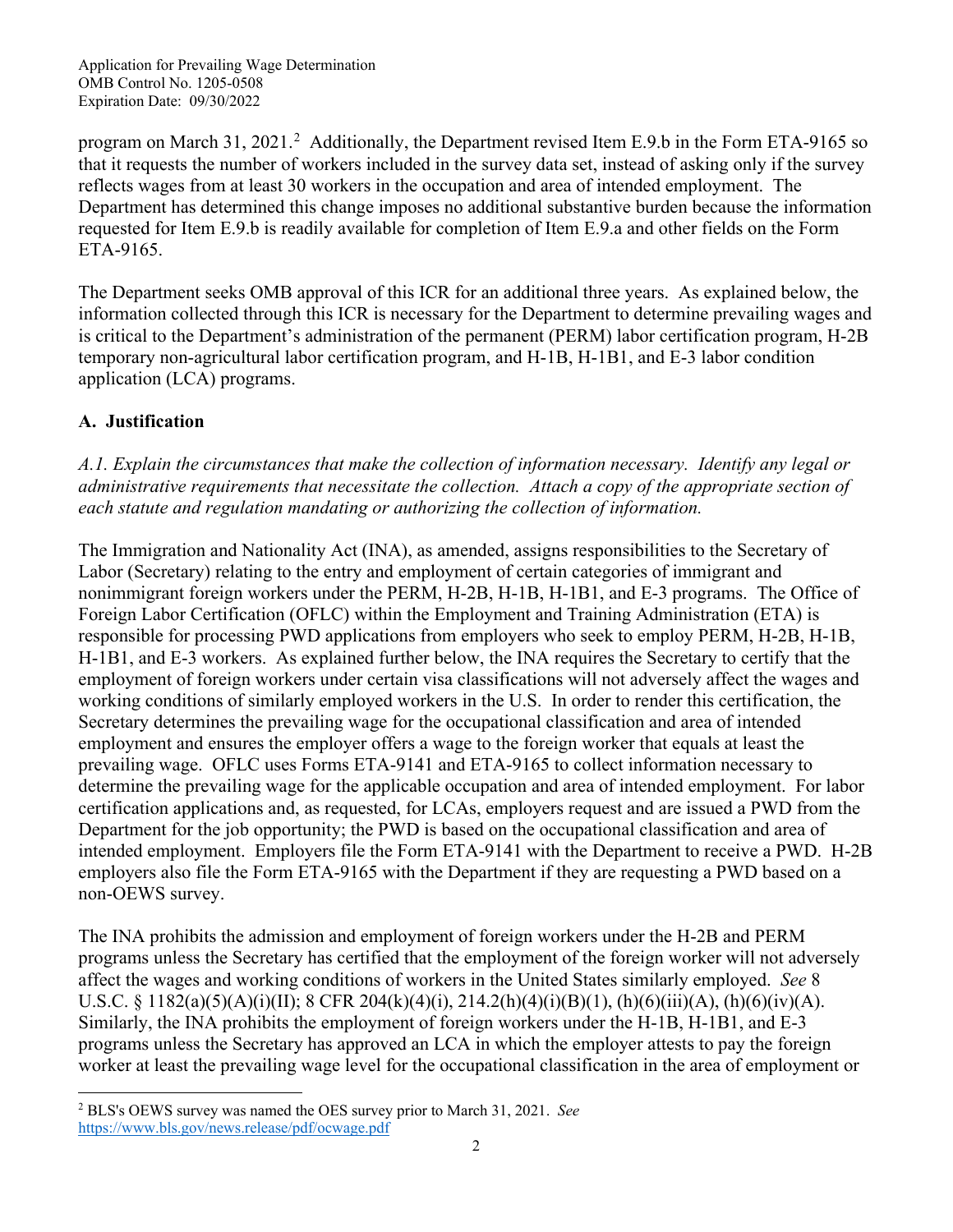the actual wage level paid by the employer to workers with similar experience and qualifications for the specific employment in question, whichever is greater. *See* 8 U.S.C. §§ 1182(n)(1)(A)(i)(I)-(II),  $(t)(1)(A)(i)(I)-(II).$ 

Prior to filing a PERM or H-2B labor certification application, the employer must obtain a PWD from OFLC's NPWC. Employers seeking to employ foreign workers under the H-1B, H-1B1, and E-3 programs are not required to obtain a PWD from the NPWC, but may choose to do so. When a PERM, H-1B, H-1B1, or E-3 employer obtains a PWD from OFLC based on the OEWS survey, the INA requires the Department to determine the appropriate wage level for the occupational classification, "commensurate with experience, education, and the level of supervision." 8 U.S.C. § 1182(p)(4). When determining a prevailing wage for nonprofit and Governmental research organizations, institutions of higher education, and non-profit entities related to or affiliated with institutions of higher education, the INA requires the Department to determine the prevailing wage based only on wage data from "employees at such institutions and organizations in the area of employment."  $8 \text{ U.S.C.} \frac{8}{3} \frac{1182(p)(1)}{1}$ .

PERM PWDs: In the absence of a prevailing wage rate derived from an applicable collective bargaining agreement (CBA), the employer may elect to use an applicable wage determination under DBA or SCA, or provide a wage survey that complies with the Department's standards governing employer-provided wage data. *See* 20 CFR 656.40(b) and (g). In the absence of any of the above sources, the NPWC will use the BLS OEWS survey to determine the prevailing wage for the employer's job opportunity. *See* 20 CFR 656.40(b)(2). If the employer requests a PWD based on an employer-provided survey, the employer must provide the NPWC with enough information about the survey methodology—including sample size and source, sample selection procedures, and survey job descriptions—to allow the NPWC to make a determination about the adequacy of the data and validity of the statistical methodology. *See* 20 CFR  $656.40(g)(2)$ .

H-2B PWDs: In the absence of a prevailing wage rate derived from an applicable CBA, the employer must receive an OEWS-based PWD from the NPWC or provide a wage survey that complies with the criteria in the Department's H-2B regulations. *See* 20 CFR 655.10(b)(2). If the employer requests a PWD based on an employer-provided survey, the employer must provide the NPWC sufficient information to determine whether the survey satisfies the methodological requirements. *See* 20 CFR 655.10(f).

H-1B, H-1B1, and E-3 PWDs: In the absence of a prevailing wage rate derived from an applicable CBA, the employer may base the prevailing wage on one of several sources: A PWD from the NPWC; an independent authoritative source that satisfies the requirements in 20 CFR  $655.731(b)(3)(iii)(B)$ ; or another legitimate source of wage data that satisfies the requirements in 20 CFR 655.731(b)(3)(iii)(C). *See* 20 CFR 655.731(a)(2)(ii)(A)-(C).

**Statutory Authority:** Sections 103(a)(6); 203(b)(3); 212(a)(5)(A); 212(m), (n), (p), (t); and 214(c) of the INA [8 U.S.C. §§ 1103(a)(6); 1153(b)(3); 1182(a)(5)(A), (m), (n), (p), (t); and 1184(c)].

**Regulatory Authority:** 20 CFR 655.10, 655.731, and 656.40; 8 CFR 204(k)(4) and 214.2(h)(4) and  $(h)(6)$ .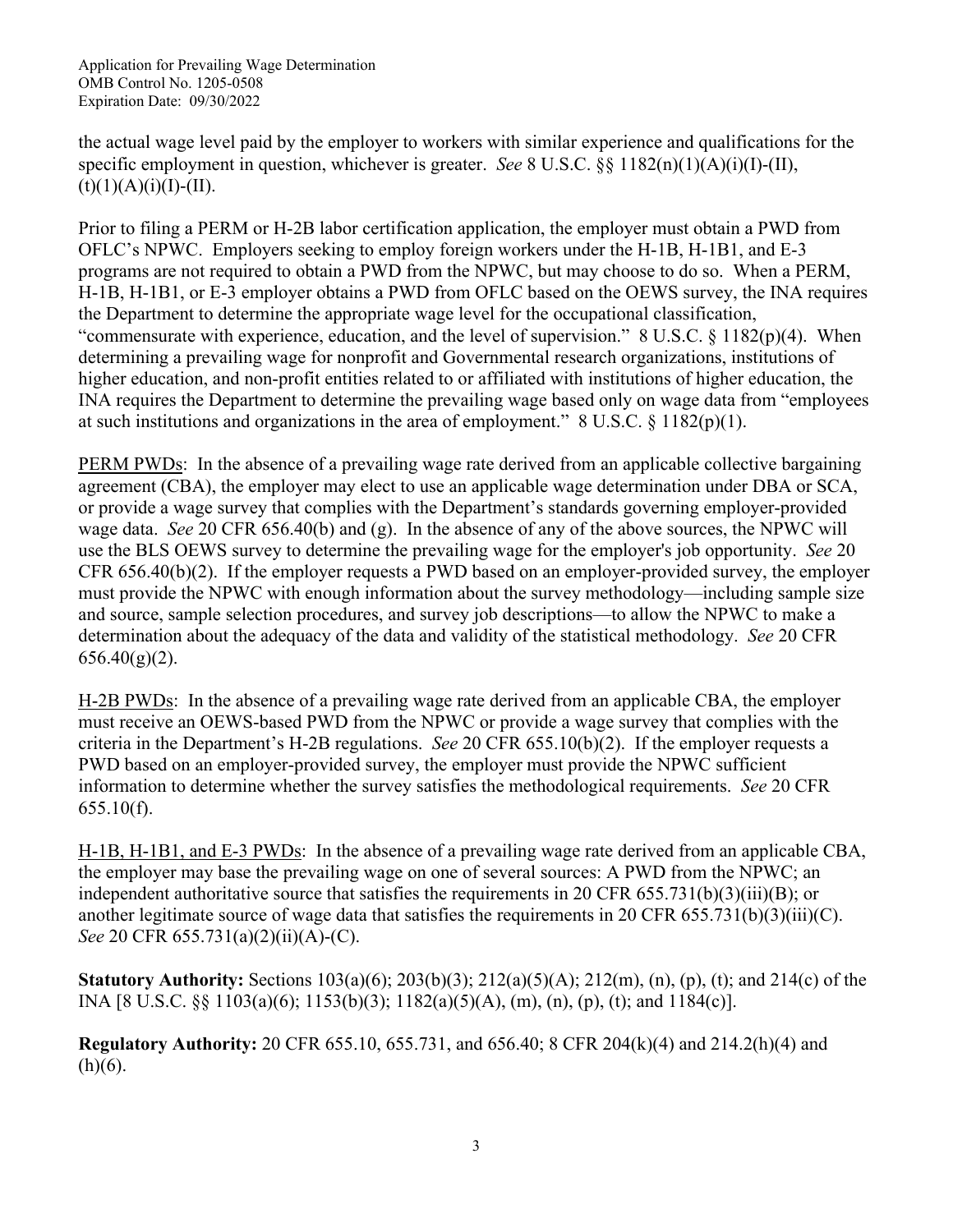*A.2. Indicate how, by whom, and for what purpose the information is to be used. Except for a new collection, indicate the actual use the agency has made of the information received from the current collection.*

The Department uses the information collected through this ICR to determine the prevailing wage that an employer must pay to a foreign worker in connection with the PERM, H-2B, H-1B, H-1B1, and E-3 programs. When determining a prevailing wage using OEWS data, the NPWC refers to the Form ETA-9141 to determine the appropriate occupational classification and prevailing wage rate for that occupation based on information about the nature of the job offer, the area of intended employment, and description of job duties. When an employer provides a wage survey to determine the prevailing wage in the H-2B program, the NPWC reviews the Form ETA-9165 to determine if the survey complies with regulatory requirements governing the use of employer-provided wage surveys.

*A.3. Describe whether, and to what extent, the collection of information involves the use of automated, electronic, mechanical, or other technological collection techniques or other forms of information technology, e.g., permitting electronic submission of responses, and the basis for the decision for adopting this means of collection. Also, describe any consideration of using information technology to reduce burden.*

The filing of the Form ETA-9141, *Application for Prevailing Wage Determination*, and its appendix is supported by the Department's Foreign Labor Application Gateway (FLAG) system at [https://flag.dol.gov/.](https://flag.dol.gov/) In circumstances where the application is filed using the traditional paper-based method, OFLC staff manually enters the data and information contained on the paper application into the FLAG system for processing in a similar manner as those filed electronically.

The FLAG system permits an employer or, if applicable, its authorized attorney or agent to efficiently prepare and submit PWD applications to OFLC. The FLAG system provides employers with a series of electronic data checks and prompts to ensure each required field is completed and values entered on the form are valid and consistent with regulatory requirements. The OFLC website and the FLAG system include detailed instructions designed to help employers understand the form collection items and the kinds of entries that are required. Where it is not practical to collect supporting documentation using a standard OMB-approved appendix, the FLAG system permits an employer to upload documentation supporting the application in an acceptable digitized format (e.g., Adobe .PDF, Microsoft Word, .TXT). The Form ETA-9165 is accessible on the OFLC website as a fillable Adobe .PDF form that can be uploaded with an electronic Form ETA-9141 file in the FLAG system or printed and attached to a mailed application. In compliance with the Government Paperwork Elimination Act, OFLC will continue to make Form ETA-9141 easily accessible on the FLAG System and will maintain all forms and appendices approved under this ICR on the OFLC website [\(https://www.dol.gov/agencies/eta/foreign-labor\)](https://www.dol.gov/agencies/eta/foreign-labor) so that employers may complete and file applications electronically.

# *A.4. Describe efforts to identify duplication. Show specifically why any similar information already available cannot be used or modified for use for the purposes described in Item 2 above.*

The information and any supporting documentation requested through the Forms ETA-9141 and ETA-9165 are sufficiently unique to avoid duplication of activities within the Department in the context of the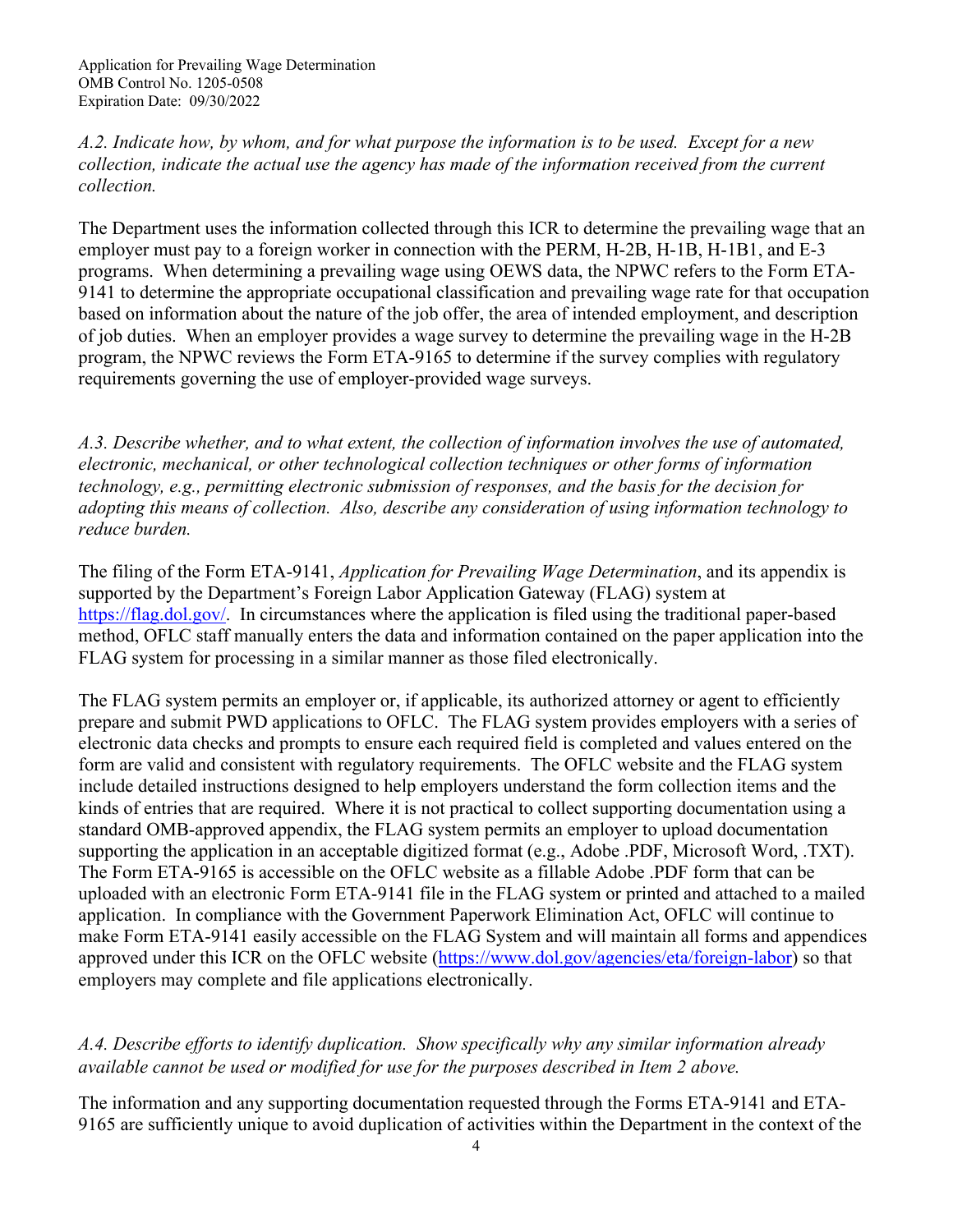H-2B, PERM, and LCA programs. Employers filing their requests electronically can save their contact information and other pertinent general information for the Form ETA-9141, and its appendix, in the FLAG system for use while filing another Form ETA-9141, *Application for Prevailing Wage Determination*. Once this general information is entered, the system repopulates it as the employer files additional Form ETA-9141 requests, which results in time savings to an employer. For the Form ETA-9165, any duplicative information like the name(s), address(es), and contact information of the employer and, if applicable, its authorized attorney or agent will be eliminated once all of the form revisions are incorporated into the electronic filing system. The Department has not yet incorporated Form ETA-9165 into the electronic filing system at this time due to technical challenges doing so. Finally, the procedures and documentation requirements are sufficiently specific to avoid duplication of activities. The information collection in the Form ETA-9165 only applies to entities seeking H-2B workers and a prevailing wage determination based on an employer-provided survey.

#### *A.5. If the collection of information impacts small businesses or other small entities, describe any methods used to minimize burden*.

The information collected under this ICR is required of small entities who seek to employ foreign workers under the PERM and H-2B programs and small entities that request a PWD from the Department for use in the LCA programs. The Department cannot make any exemptions or eliminate forms for small businesses because the regulations require all employers seeking a PWD from the Department to provide the information necessary to determine the appropriate prevailing wage. This collection is not disproportionately more burdensome for small entities than large ones because the forms and accompanying appendix are easy-to-understand and provide all of the necessary instructions so that the employer does not need to find the appropriate law or regulation to know how to request a PWD. It is not possible to reduce the burden on small entities by shortening the forms because the forms collect from all employers the minimum information needed to determine the appropriate prevailing wage for the occupational classification and area of intended employment. The use of electronic filing and automated system prompts serves to minimize the burdens on respondents by increasing the completeness and quality of applications received and enhancing electronic communications during the application review process. Any recordkeeping requirements largely involve information that already exists in human resources records kept by most employers for other purposes.

### *A.6. Describe the consequence to Federal program or policy activities if the collection is not conducted or is conducted less frequently, as well as any technical or legal obstacles to reducing burden.*

Employers choose the frequency with which they apply for PWDs. Employers file requests for PWDs and obtain PWDs in support of PERM, H-2B, and H-1B, H-1B1, E-3 applications when seeking to employ foreign workers through these visa programs. The Department would be in direct violation of its statutory and regulatory mandates if this information were not collected. The information must be collected to enable the Department to meet its obligation to determine that the employment of foreign workers will not adversely affect the wages and working conditions of U.S. workers similarly employed. The Department cannot issue PWDs without collecting basic information on the employer, worksite(s), and job opportunity being offered to foreign workers. The documentation covered by this ICR is,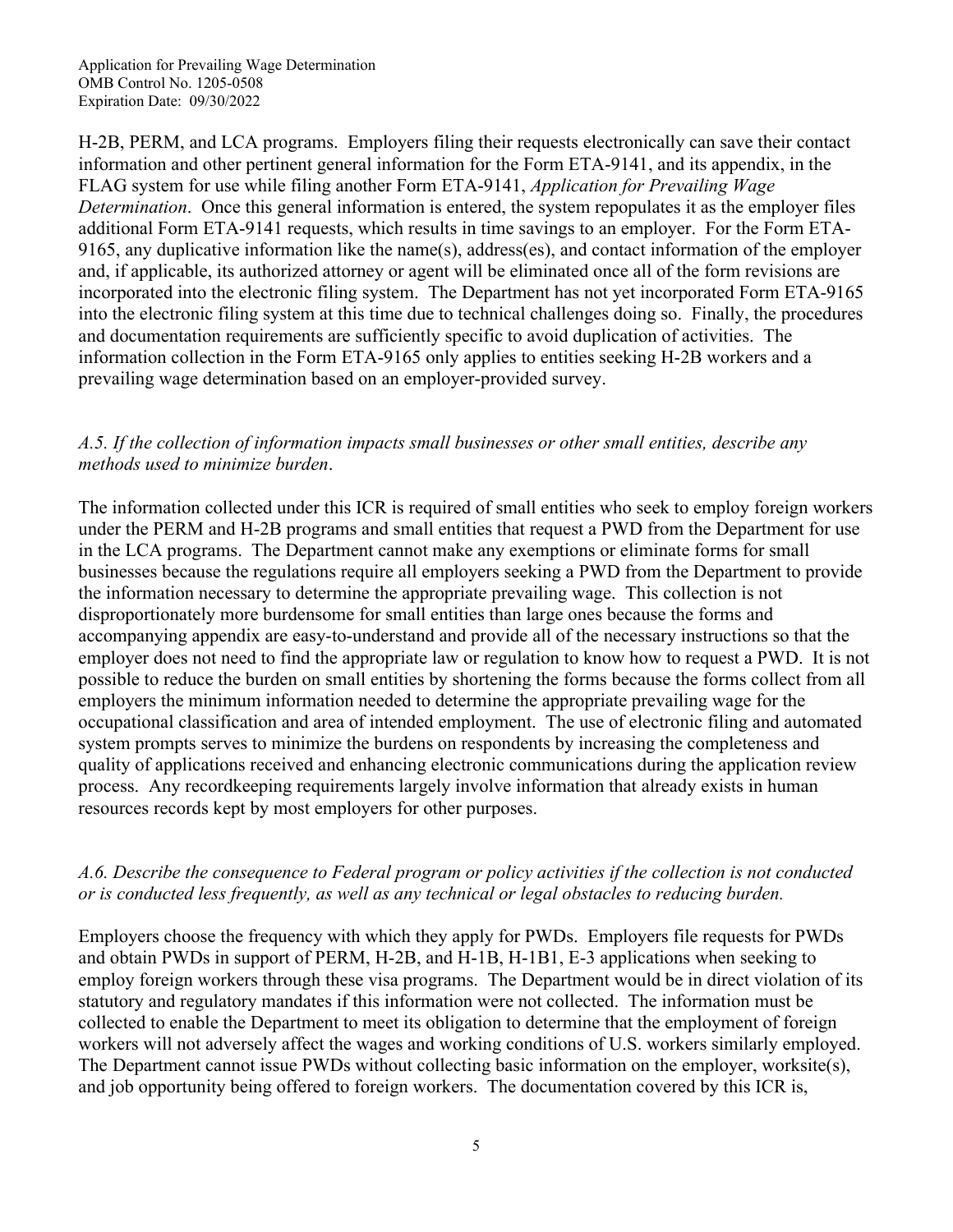therefore, essential to the administration of the PERM and H-2B labor certification programs and LCA programs.

*A.7. Explain any special circumstances that would cause an information collection to be conducted in a manner that requires further explanation pursuant to regulations 5 CFR 1320.5(d)(2).*

There are no special circumstances that would require the information to be collected or kept in a manner that requires further explanation pursuant to the regulations set forth at 5 CFR 1320.5(d)(2).

*A.8. If applicable, provide a copy and identify the date and page number of publication in the Federal Register of the agency's notice, required by 5 CFR 1320.8(d), soliciting comments on the information collection prior to submission to OMB. Summarize public comments received in response to that notice and describe actions taken by the agency in response to these comments. Specifically address comments received on cost and hour burden.* 

*Describe efforts to consult with persons outside the agency to obtain their views on the availability of data, frequency of collection, the clarity of instructions and recordkeeping, disclosure, or reporting format (if any), and on the data elements to be recorded, disclosed, or reported.*

*Consultation with representatives of those from whom information is to be obtained or those who must compile records should occur at least once every 3 years—even if the collection of information activity is the same as in prior periods. There may be circumstances that may preclude consultation in a specific situation. These circumstances should be explained.*

In accordance with the PRA, the Department is giving the public 60 days to comment on this ICR. The Department will provide a summary of the public comments after receipt, and describe the actions taken by the Department in response to these comments.

*A.9. Explain any decision to provide any payment or gift to respondents, other than remuneration of contractors or grantees.*

No payments or gifts will be made to respondents in exchange for the information provided through these information collection tools.

*A.10. Describe any assurance of confidentiality provided to respondents and the basis for the assurance in statute, regulation, or agency policy*.

The collection of data and information under this ICR is incorporated into the Department's System of Records Notice DOL/ETA-7. The categories of records in this collection include information such as the names and addresses of employers and their authorized attorneys and agents and employer-provided wage source documents and surveys. The laws authorizing this program and collection of information provides for compliance with the Privacy Act in all its aspects.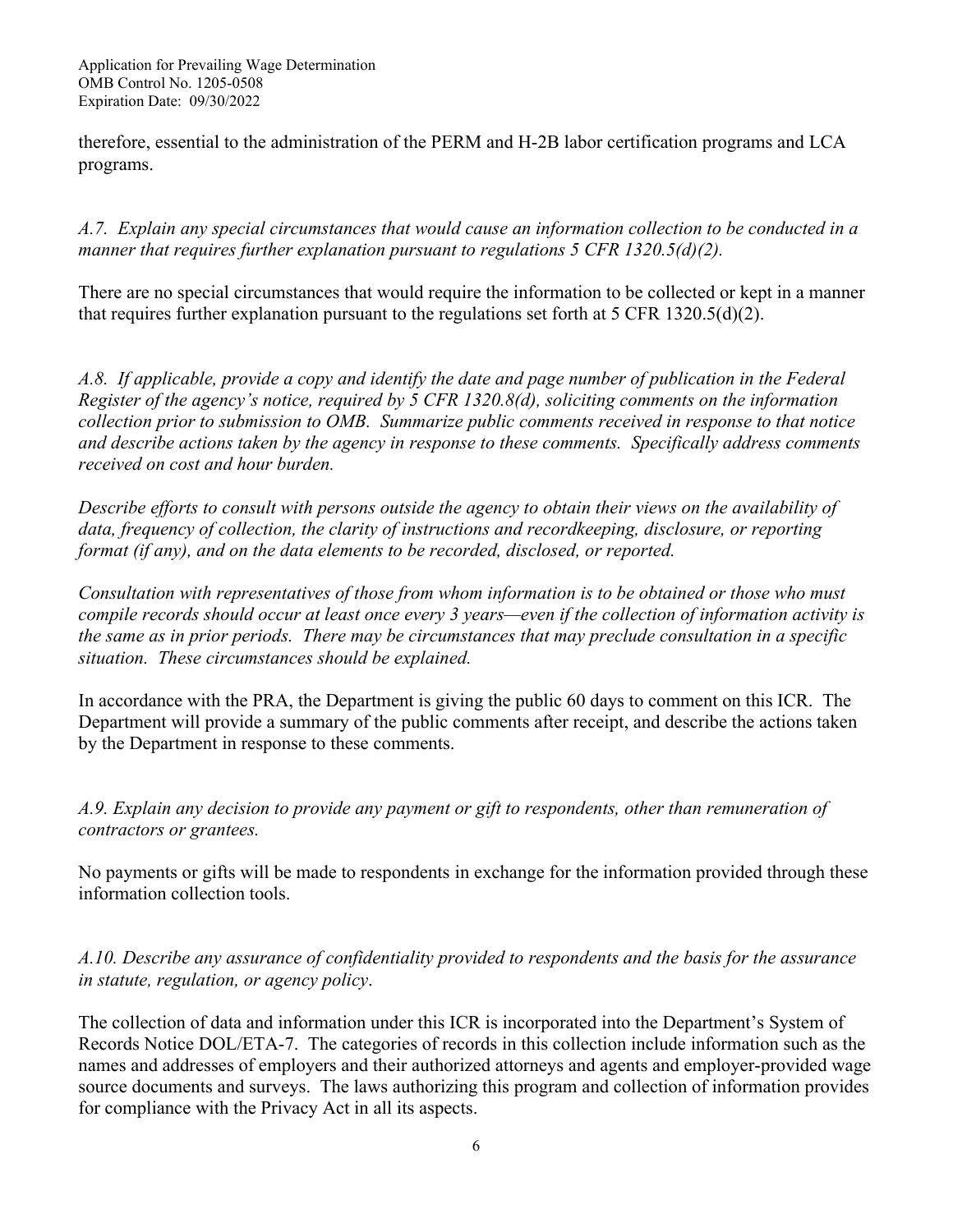OFLC files associated with PWDs are retained for a period of five years after closure. OFLC digitizes or converts paper records into OFLC archive and scan database(s), which are destroyed once converted to an electronic medium and verified, or when no longer needed for legal or audit purposes in accordance with the records schedule. Paper copies of case files that are not scanned are retained on-site for six months from the date of the final determination and then transferred to the Federal Records Center for the duration of the five-year retention period.

*A.11. Provide additional justification for any questions of a sensitive nature, such as sexual behavior and attitudes, religious beliefs, and other matters that are commonly considered private. This justification should include the reasons why the agency considers the questions necessary, the specific uses to be made of the information, the explanation to be given to persons from whom the information is requested, and any steps to be taken to obtain their consent*.

The information collections do not involve sensitive matters.

## *A.12. Provide estimates of the hour burden of the collection of information*.

Based on recent program experience, the Department estimates it will receive each year approximately 12,660 prevailing wage requests for the H-2B program; 3,723 prevailing wage requests for the H-1B program; and 1[3](#page-6-0)8,056 prevailing wage requests for the PERM program, totaling 154,439 requests.<sup>3</sup> The total estimated hourly annual burden is 148,511.6 hours. The estimated time reporting burden per Form ETA-9141 application is 0.78 hours, excluding appendix and recordkeeping requirements, and for Form ETA-9165 is 0.42 hours. While actions associated with the form collection vary depending on the nature and complexity of the employer's job opportunity, the estimated average hourly reporting burden includes those elements that are common to the majority of applications.

| <b>OMB Control Number 1205-0508</b> | <b>Estimated</b><br><b>Burden Hours</b><br>(for proposed form)                                  |  |  |  |
|-------------------------------------|-------------------------------------------------------------------------------------------------|--|--|--|
| Form ETA-9141 and Appendix A        | 1 hour $**$<br>ETA-9141:<br>$0.78$ hours<br>Appendix A: 0.05 hours<br>Recordkeeping: 0.17 hours |  |  |  |
| Form ETA-9165                       | $0.42$ hours                                                                                    |  |  |  |

The hourly burden estimates provided below are separated by program and are based on filings submitted to the NPWC.

<span id="page-6-0"></span><sup>3</sup> Unless otherwise stated, in all cases where DOL's estimates are averages, the averages are based on prevailing wage data for three fiscal years (FYs): 2019, 2020, and 2021.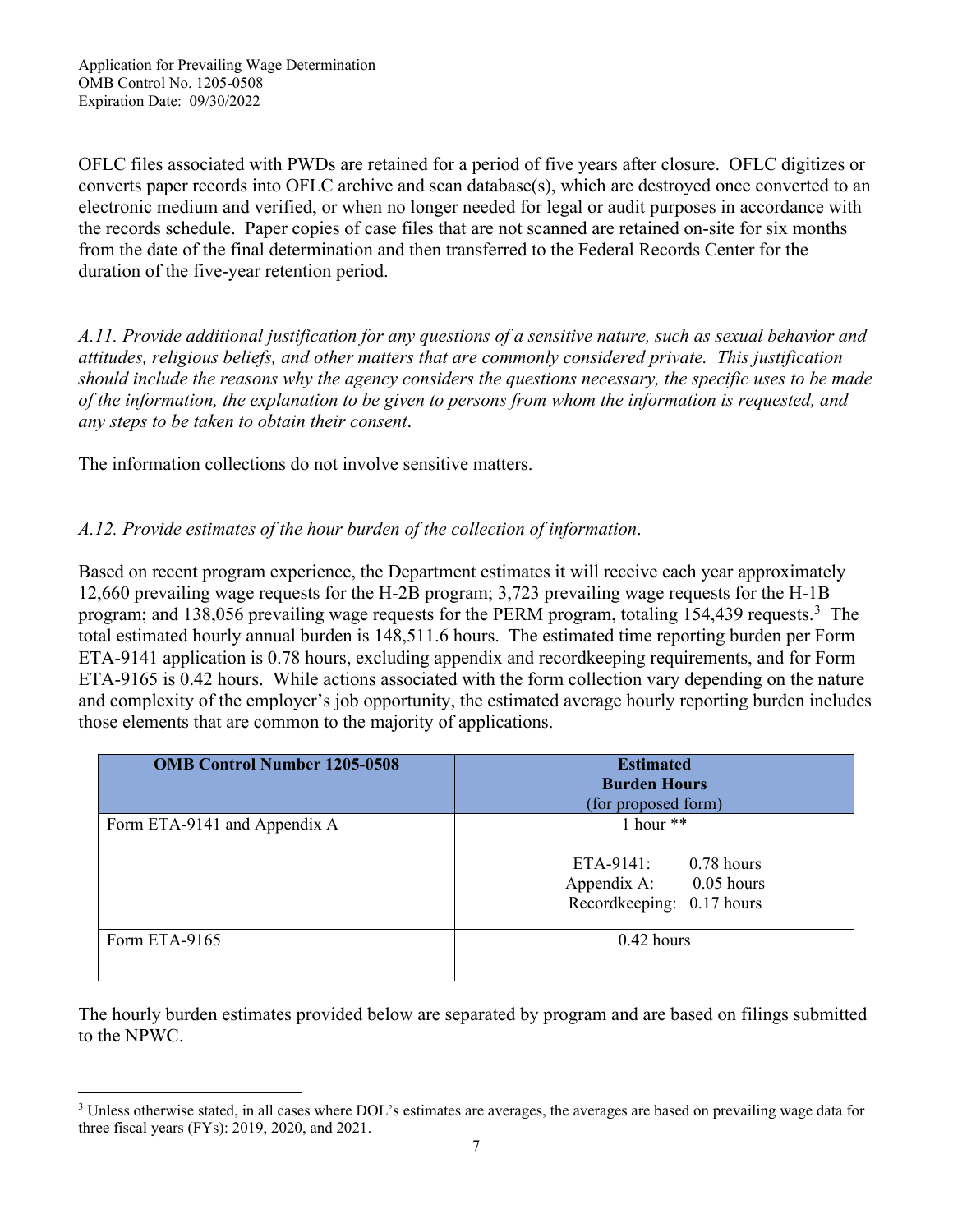### **I. Form ETA-9141**

#### *A. H-2B PWDs*

In order to recruit U.S. workers and complete the Form ETA-9142B, *H-2B Application for Temporary Employment Certification* (OMB Control Number 1205-0509), an H-2B employer must first obtain a PWD from the Department. 20 CFR 655.10(c). The regulations require employers to obtain the PWD in advance of recruitment or filing by submitting a completed Form ETA-9141 to the NPWC. The Department receives an average of 12,660 H-2B prevailing wage requests each year. The Department estimates that employers will spend 0.78 hours preparing and submitting the Form ETA-9141 to the NPWC. The total annual burden estimate is 9,874.80 reporting hours (12,660 filings x 0.78 hours =  $9,874.80$  reporting hours).

An employer may request Center Director Review (CDR) or appeal PWDs issued by the NPWC for an H-2B job opportunity. The Department estimates that employers will submit an average of 49 CDR requests each year. The Department estimates it takes an employer 0.78 hours to prepare CDR requests. The Department estimates that employers will submit an average of one prevailing wage appeal to the Department's Board of Alien Labor Certification Appeals each year. The Department estimates it takes an employer one hour to prepare an appeal. The annual burden estimate for H-2B CDR requests and H-2B appeals is 39.22 reporting hours (49 CDR requests x 0.78 hours =  $38.22$  hours) + (1 appeal x 1 hour = 1 hour) =  $39.22$ .

### *B. Retention of H-2B PWD Supporting Documentation*

The Department estimates that employers will spend about 0.17 hours per year per application to retain the application and required supporting documentation, as required in 20 CFR 655.10(j). This results in an annual burden estimate of 2,152.20 recordkeeping hours (12,660 applications x  $0.17$  hours = 2,152.20 hours).

Total Estimated Annual Burden Hours for the H-2B Program:

| 9,914.02 Form ETA-9141 reporting hours        |
|-----------------------------------------------|
| + 2,152.20 Form ETA-9141 record keeping hours |
| $12,066.22$ Total Hours                       |

Total Estimated H-2B Responses (Applications): 12,660 Total Estimated H-2B Respondents (Filers): 7,215

### *C. H-1B, H-1B1, and E-3 (LCA) PWDs.*

To complete the Form ETA-9035 & 9035E, *Labor Condition Application for Nonimmigrant Workers* (OMB Control Number 1205-0310), an employer must determine the appropriate wage to pay the foreign worker. The regulations require employers to determine the appropriate wage prior to submitting the LCA. *See* 20 CFR 655.731(a)(2). Unlike the H-2B and PERM programs, in which the employer must obtain a PWD from the Department, under the Department's regulations at 20 CFR 655.731, an H-1B, H-1B1, or E-3 employer has the option of requesting a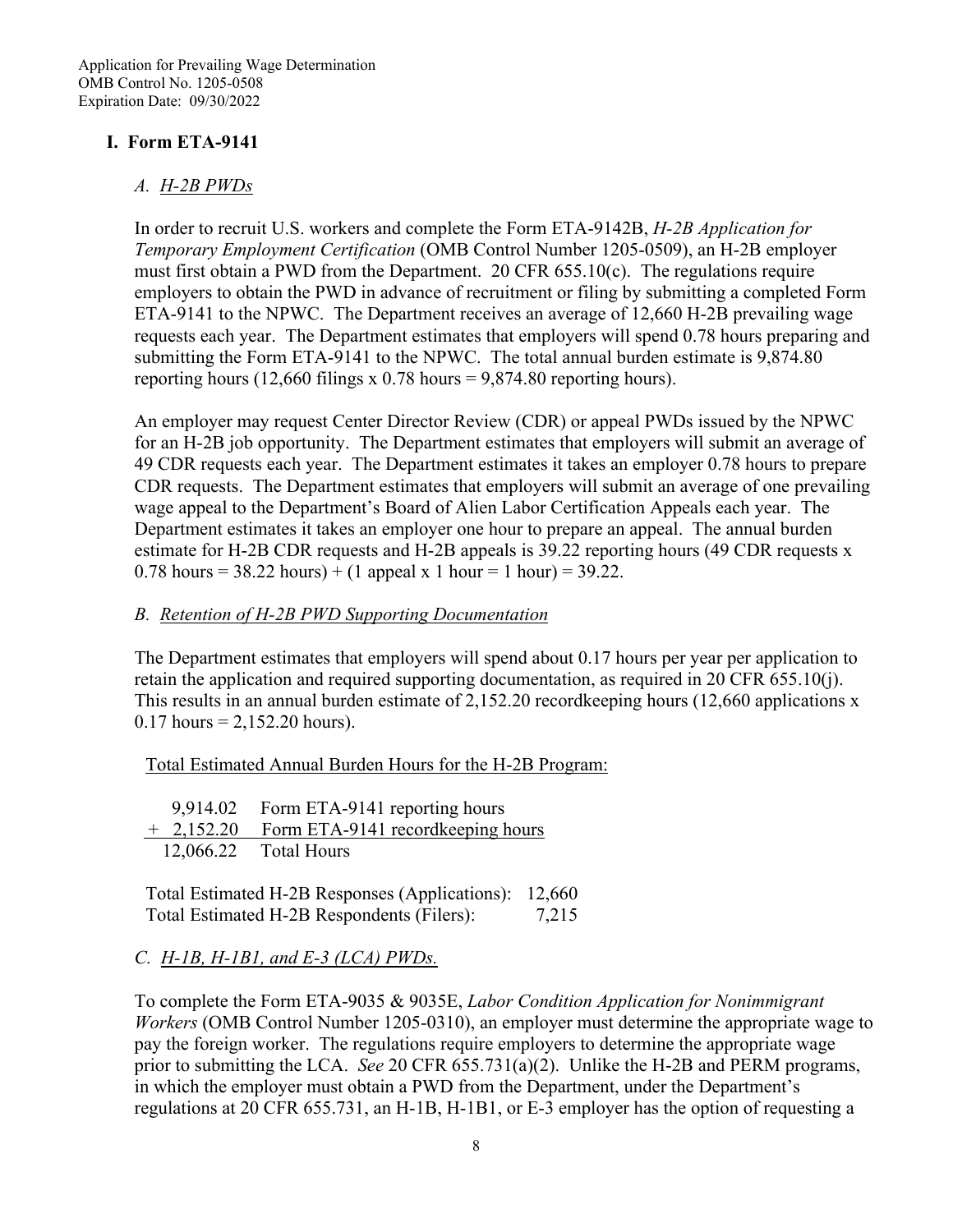PWD from the NPWC using the Form ETA-9141, but may choose to rely instead on the wage information available through the Department's FLAG System or Online Wage Library, or another source of wage information meeting the requirements of 20 CFR 655.731. Obtaining a PWD from the Department, however, affords the employer safe harbor in the event of an investigation by WHD. Where the employer chooses to request a PWD from the NPWC using the Form ETA-9141, it will take the employer approximately 0.78 hours to complete and file the prevailing wage request with the NPWC using the Form ETA-9141. The Department receives an average of 3,723 prevailing wage requests each year with the NPWC using the Form ETA-9141. The annual burden estimate for H-1B PWDs is 2,903.94 reporting hours (3,723 filings x 0.78 hours  $= 2,903.94$  hours).

An employer may request NPWC redetermination, CDR, or formal appeal of PWDs issued by the NPWC for an H-1B job opportunity. The Department estimates that employers will submit an average of 40 redetermination requests each year. The Department estimates it takes an employer 0.78 hours to prepare redetermination requests. The Department estimates that employers will submit an average of 2 CDR requests each year. The Department estimates it takes an employer 0.78 hours to prepare CDR requests. The Department estimates that employers will submit an average of one prevailing wage appeal each year. The Department estimates it takes an employer 1 hour to prepare an appeal. The annual burden estimate for H-1B redeterminations, CDR requests, and appeals is 33.76 reporting hours (40 redetermination filings x 0.78 hours = 31.20 hours) + (2 CDR requests x 0.78 hours = 1.56 hours) + (1 appeal x 1 hour = 1 hour) = 33.76.

### *D. Retention of LCA Supporting Documentation*

The Department estimates that employers will spend about 0.17 hours per year per application to retain the documentation of its compliance with the required wage rate under 20 CFR 655.731, including, if applicable, the PWD and any required supporting documentation during the requisite retention period. This results in an annual burden estimate of 632.91 recordkeeping hours (3,723 filings applicants x 0.17 hours =  $632.91$  hours).<sup>[4](#page-8-0)</sup>

Total estimated annual burden hours for the LCA Program:

- 2,937.70 Reporting hours
- + 632.91 Recordkeeping hours
- 3,570.61 Total hours

Total Estimated H-1B Responses (Applications): 3,723 Total Estimated H-1B Respondents (Filers): 1,051

*E. PERM PWDs* 

To recruit U.S. workers and complete the Form ETA-9089, *Application for Permanent Employment Certification* (OMB Control Number 1205-0451), an employer must obtain the

<span id="page-8-0"></span><sup>&</sup>lt;sup>4</sup> While the retention requirement applies only when an LCA is filed (20 CFR 655.731 and 655.760(c)), the Department is being over-inclusive by including the recordkeeping burden on employers to retain the PWD as "documentation regarding its determination of the prevailing wage" for their LCA.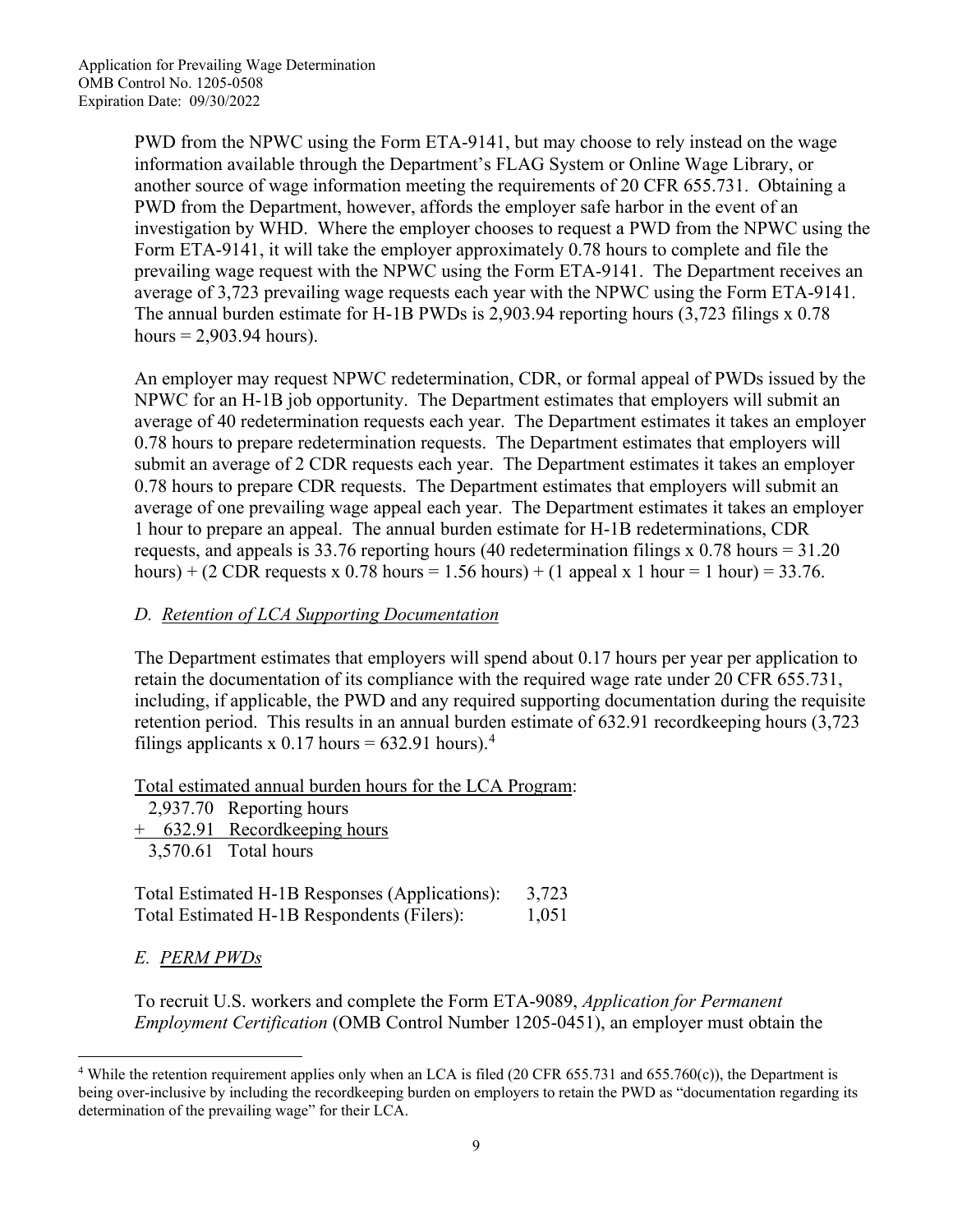prevailing wage prior to filing the Form ETA-9089 by submitting the Form ETA-9141 to the NPWC and receiving a PWD. *See* 20 CFR 656.40. It is estimated that employers will spend 0.78 hours preparing and submitting the Form ETA-9141. The Department receives an average of 138,056 PERM program prevailing wage requests each year. The annual burden estimate for PERM PWDs is 107,683.68 reporting hours (138,056 x 0.78 hours = 107,683.68 hours).

An employer may request NPWC redetermination, CDR, or formal appeal of PWDs issued by the NPWC for a PERM job opportunity. The Department estimates that employers will submit an average of 812 redetermination requests each year. The Department estimates it takes an employer 0.78 hours to prepare redetermination requests. The Department estimates that employers will submit an average of 32 CDR requests each year. The Department estimates it takes an employer 0.78 hours to prepare CDR requests. The Department estimates that employers will submit an average of one prevailing wage appeal each year. The Department estimates it takes an employer 1 hour to prepare an appeal. The annual burden estimate for PERM redeterminations, CDR requests, and appeals is 659.32 reporting hours (812 redetermination filings x 0.78 hours =  $633.36$  hours) +  $(32$  Center Director Review requests x 0.78 hours =  $24.96$ hours) + (1 appeals x 1 hour = 1 hour) =  $659.32$ .

# *F. Retention of PERM Supporting Documentation*

The Department estimates that employers will spend about 0.17 hours per year per application to retain an application and required supporting documentation. This results in an annual burden estimate of 23,469.52 recordkeeping hours (138,056 applications x 0.17 hours = 23,469.52 hours). $5$ 

Total time burden for the PERM Program:

 108,343.00 Reporting hours + 23,469.52 Recordkeeping hours 131,812.52 Total hours

Total Estimated PERM Responses (Applications): 138,056 Total Estimated PERM Respondents (Filers): 38,315

*G. Form ETA-9141, Appendix A*

Some employers filing the ETA-9141 will also need to file a Form ETA-9141 Appendix A, which employers use to identify additional worksites for which PWDs are requested. Across the labor certification and LCA programs, the Department estimates that approximately 8,222 employers will file approximately 21,245 PWDs requesting additional worksites, requiring the completion of Appendix A*.* The Department estimates that employers will spend an average of 0.05 hours preparing Appendix A for submission with Form ETA-9141 filings. The total annual burden estimate is  $1,062.25$  reporting hours  $(21,245$  filings x  $0.05$  hours =  $1,062.25$  hours).

<span id="page-9-0"></span><sup>5</sup> While the retention requirement derives from 20 CFR 656.10(f), which relates to the *Application for Permanent Employment Certification*, and not from 20 CFR 656.40, which relates to PWDs, the Department is being over-inclusive by including the recordkeeping burden on employers to retain the PWD as "supporting documentation" for their *Application for Permanent Employment Certification*.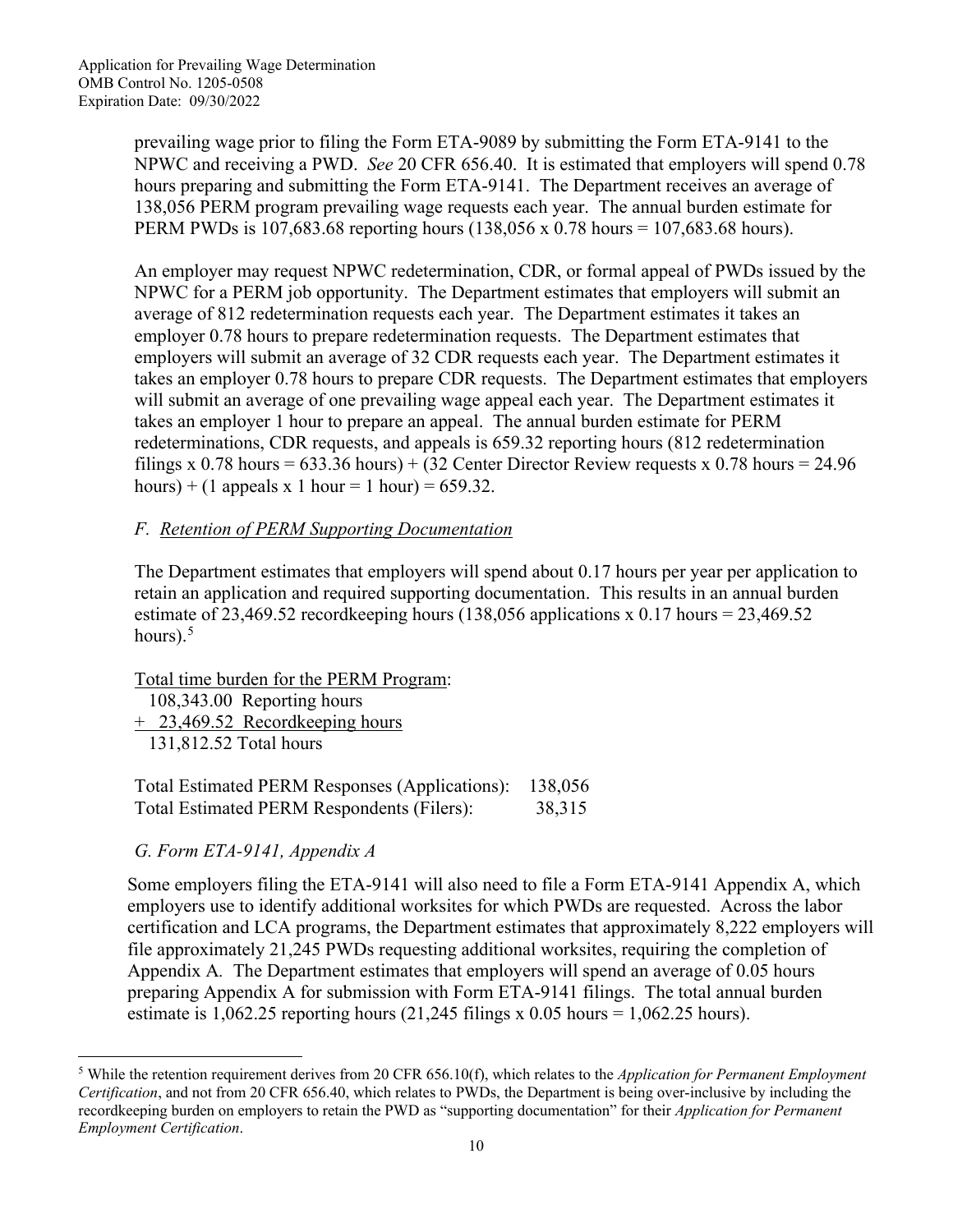#### Total Annual Burden Hours for the Form ETA-9141, Appendix A:

| 1,062.25             | Reporting hours     |
|----------------------|---------------------|
| $^+$<br>$\mathbf{0}$ | Recordkeeping hours |
| 1,062.25             | <b>Total Hours</b>  |

#### H. *Combined Form ETA-9141 Totals*

Total Annual Burden Hours for the Form ETA-9141 and Form ETA-9141, Appendix A:

| 9,914.02     | H-2B Form ETA-9141 reporting hours        |
|--------------|-------------------------------------------|
| 2,937.70     | LCA Form ETA-9141 reporting hours         |
| 108,343.00   | PERM Form ETA-9141 reporting hours        |
| 1,062.25     | Form ETA-9141, Appendix A reporting hours |
| 2,152.20     | H-2B Form ETA-9141 recordkeeping hours    |
| 632.91       | LCA Form ETA-9141 recordkeeping hours     |
| $+23,469.52$ | PERM Form ETA-9141 record keeping hours   |
| 148,511.60   | <b>Total Hours</b>                        |

### **II. Form ETA-9165**

An H-2B employer may request a PWD based on an employer-provided survey if the employer files a Form ETA-9165 and submits documentation demonstrating the employer-provided survey meets all of the methodological standards in the Department's H-2B regulations. The Form ETA-9165 takes approximately 0.42 hours to complete. Based on program experience, the Department estimates it will receive 278 Form ETA-9165 submissions from employers seeking to use an employer-provided wage survey.<sup>[6](#page-10-0)</sup> The total hourly reporting burden for the filing of the Form ETA-9165 is 116.76 hours (278 applications x 0.42 hours = 116.76 reporting hours). The employer is not required to retain the survey or the Form ETA-9165.

Total Estimated Annual Burden Hours for the H-2B Program:

 116.76 Form ETA-9165 Reporting hours + 0 Form ETA-9165 Recordkeeping hours<br>116.76 Total Hours Total Hours

### **III. Estimated Total Hourly Burden for All Programs**

|        | 148,511.60 | Total Form ETA-9141 burden hours |
|--------|------------|----------------------------------|
| $^{+}$ | 116.76     | Total Form ETA-9165 burden hours |
|        | 148,628.36 | Total estimated burden hours     |

<span id="page-10-0"></span><sup>6</sup> The Form ETA-9165 estimates are the estimated data from OMB 1205-0509 and the transferred burden from that ICR.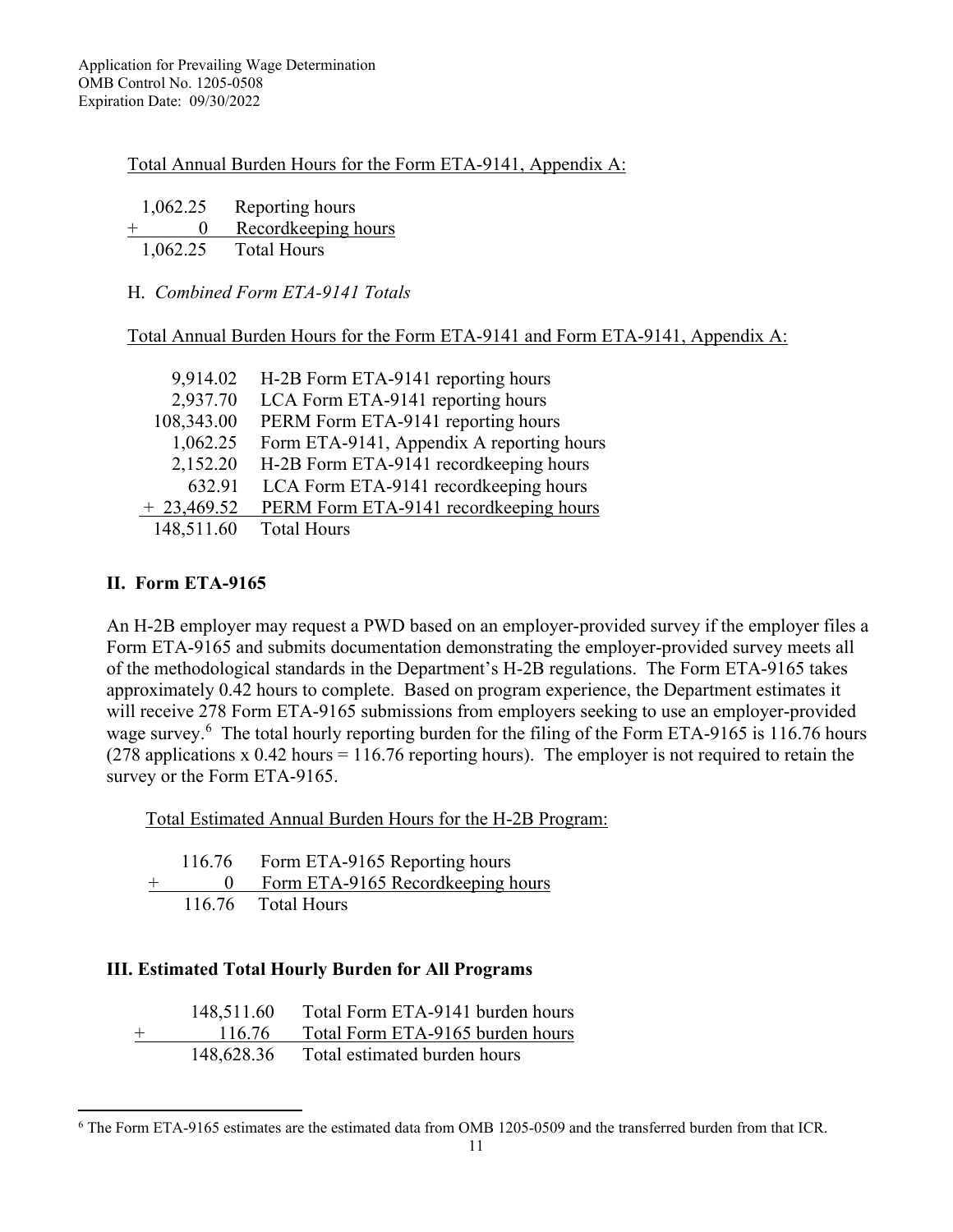|  | $12,660$ H-2B responses                                                |
|--|------------------------------------------------------------------------|
|  | $3,723$ H-1B responses                                                 |
|  | + 138,056 PERM responses                                               |
|  | 154,439 Total responses for the H-2B, H-1B, PERM programs <sup>7</sup> |
|  |                                                                        |

7,215 H-2B respondents

1,051 H-1B respondents

38,315 PERM respondents

46,5[8](#page-11-1)1 Total respondents for the H-2B, H-1B, PERM programs<sup>8</sup>

#### **IV. Time Burden Monetization**

The Department receives PWD requests from employers operating across a wide spectrum of industry sectors in the U.S. economy. Salaries for employees who perform the reporting and recordkeeping functions required by this regulation may vary, including payment in hourly or annual rates, and may include instances where the corporate executive office of a large company performs some or all of these functions itself. However, the Department believes that in most companies, a Human Resources Manager will perform these activities. Thus, to calculate the full cost to the employer, we need to combine the mean hourly wage of human resource managers with the benefits and other compensation received by such employees. The national mean hourly wage for a human resource manager (SOC code 11-3121) is \$64.70.<sup>[9](#page-11-2)</sup> The average percentage of benefits in total is 29.2 percent.<sup>10</sup> The total compensation is therefore \$83.59 (\$64.70  $\times$  1.292) for a Human Resources manager. The Department estimates that a Human Resources manager will take time to complete and retain the forms and supporting documentation in the amount of 148,628.36 hours.

### **Tables of Estimated Burdens**<sup>[11](#page-11-4)</sup>

<span id="page-11-1"></span><span id="page-11-0"></span><sup>&</sup>lt;sup>7</sup> The total responses in this section reflect PWD filings by program.<br><sup>8</sup> The total respondents in this section reflect respondents for PWD filings by program.<br><sup>9</sup> Occupational Employment and Wages, May 2020: 11-3121 Hum

<span id="page-11-3"></span><span id="page-11-2"></span>[https://www.bls.gov/oes/current/oes113121.htm.](https://www.bls.gov/oes/current/oes113121.htm)<br><sup>10</sup> *Employer Costs for Employee Compensation – September 2021*, DOL, BLS,<br>https://www.bls.gov/news.release/archives/ecec12162021.pdf.

<span id="page-11-4"></span> $\frac{11}{11}$  For the burden estimates, the Department has used H-2B, H-1B, and PERM programs data averages for fiscal years (FYs): 2019, 2020, and 2021, with the exception of Appendix A data, which is based on FY 2021 data after implementation of the current form from May-September 2021.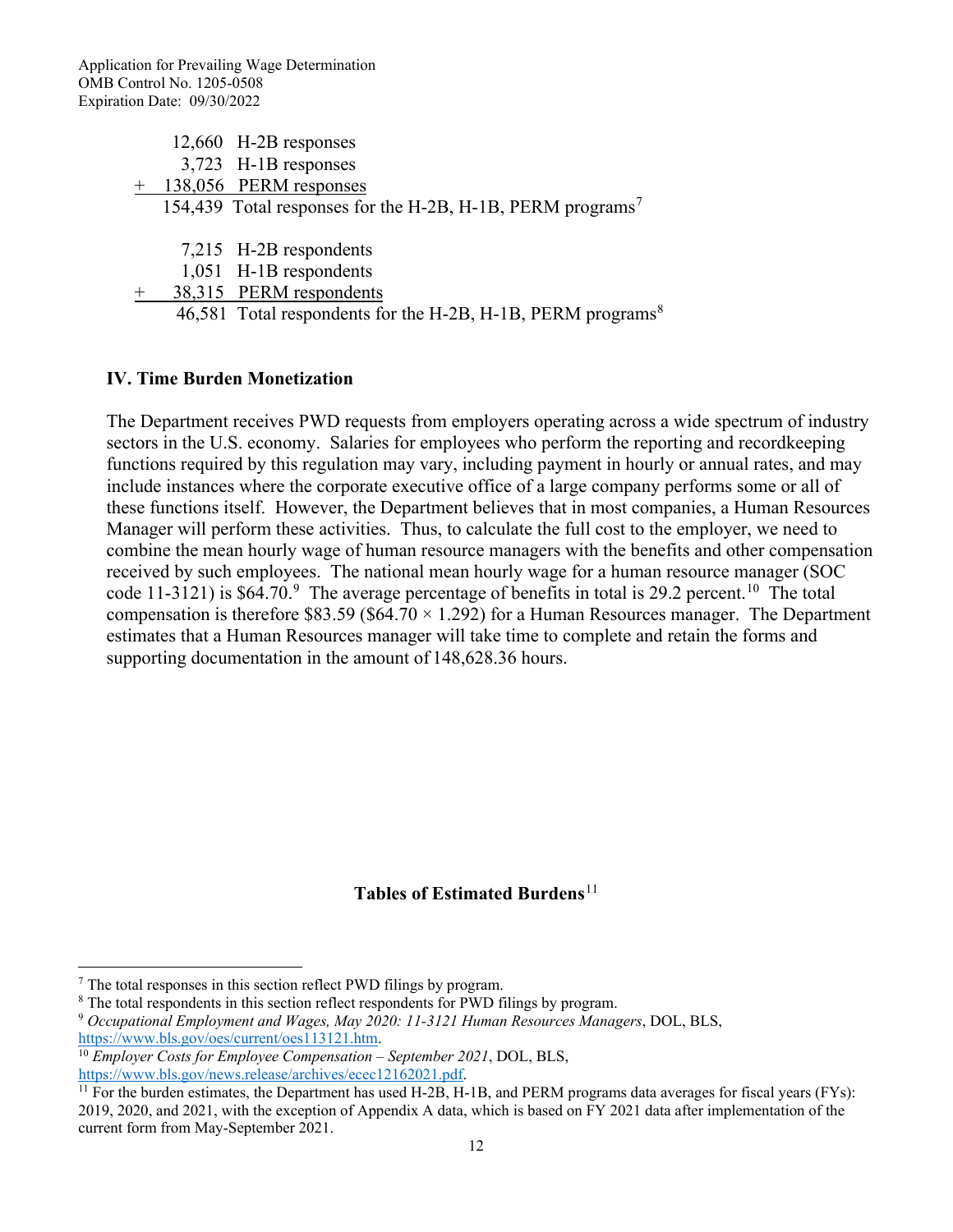<span id="page-12-0"></span>

| <b>Information</b><br><b>Collection Activity for</b><br>ETA-9141 <sup>12</sup> | <b>Total Annual</b><br><b>Respondents</b> | Frequency <sup>13</sup> | <b>Total</b><br><b>Annual</b><br><b>Responses</b> | <b>Time Per</b><br><b>Response</b><br>(in hours) | <b>Total Annual</b><br><b>Burden</b> (in<br>hours) | <b>Hourly</b><br>Rate <sup>14</sup> | <b>Total Annual Cost</b><br>(in dollars) |
|--------------------------------------------------------------------------------|-------------------------------------------|-------------------------|---------------------------------------------------|--------------------------------------------------|----------------------------------------------------|-------------------------------------|------------------------------------------|
| H-2B Filings                                                                   | 7,215                                     | 1.7547                  | 12,660                                            | 0.78                                             | 9,874.80                                           | \$83.59                             | \$824,435                                |
| H-2B Center Director<br>Reviews                                                | 43                                        | 1.1395                  | 49                                                | 0.78                                             | 38.22                                              | \$83.59                             | \$3,195                                  |
| H-2B Appeals                                                                   |                                           | 1.000                   |                                                   | 1.00                                             | 1.00                                               | \$83.59                             | \$84                                     |
| H-2B Retention                                                                 | 7,215                                     | 1.7547                  | 12,660                                            | 0.17                                             | 2,152.20                                           | \$83.59                             | \$179,902                                |
| H-1B Filings                                                                   | 1,051                                     | 3.5423                  | 3,723                                             | 0.78                                             | 2,903.94                                           | \$83.59                             | \$242,740                                |
| $H-1B$<br>Redeterminations                                                     | 27                                        | 1.4815                  | 40                                                | 0.78                                             | 31.20                                              | \$83.59                             | \$2,608                                  |
| H-1B Center Director<br>Reviews                                                | $\overline{2}$                            | 1.000                   | $\overline{2}$                                    | 0.78                                             | 1.56                                               | \$83.59                             | \$130                                    |
| H-1B Appeals                                                                   |                                           | 1.000                   |                                                   | 1.00                                             | 1.00                                               | \$83.59                             | \$84                                     |
| H-1B Retention                                                                 | 1,051                                     | 3.5423                  | 3,723                                             | 0.17                                             | 632.91                                             | \$83.59                             | \$52,905                                 |
| <b>PERM Filings</b>                                                            | 38,315                                    | 3.60318                 | 138,056                                           | 0.78                                             | 107,683.68                                         | \$83.59                             | \$9,001,279                              |
| PERM<br>Redeterminations                                                       | 652                                       | 1.2454                  | 812                                               | 0.78                                             | 633.36                                             | \$83.59                             | \$52,943                                 |
| <b>PERM Center Director</b><br>Reviews                                         | 29                                        | 1.1034                  | 32                                                | 0.78                                             | 24.96                                              | \$83.59                             | \$2,086                                  |
| PERM Appeals                                                                   | $\mathbf{1}$                              | 1.000                   |                                                   | 1.00                                             |                                                    | \$83.59                             | \$84                                     |
| <b>PERM</b> Retention                                                          | 38,315                                    | 3.60318                 | 138,056                                           | 0.17                                             | 23,469.52                                          | \$83.59                             | \$1,961,817                              |
| Form ETA-9141<br>Appendix A<br>(for all programs)                              | 8,222                                     | 2.5839                  | 21,245                                            | 0.05                                             | 1,062.25                                           | \$83.59                             | \$88,793                                 |
| <b>Unduplicated Totals</b>                                                     | 102,140                                   | $N\!/\!A$               | 331,061                                           | $N\!/\!A$                                        | 148,511.60                                         | \$83.59                             | $$12,413,085$ <sup>15</sup>              |

| <b>Information</b><br><b>Collection Activity</b><br>for $ETA-9165$ | <b>Total</b><br>Annual<br><b>Respondents</b> | Frequency <sup>16</sup> | <b>Total</b><br>Annual<br><b>Responses</b> | Time Per<br>Response<br>(in hours) | <b>Total Annual</b><br><b>Burden</b> (in hours) | Hourly<br>Rate <sup>17</sup> | <b>Total Annual Cost</b><br>(in dollars) |
|--------------------------------------------------------------------|----------------------------------------------|-------------------------|--------------------------------------------|------------------------------------|-------------------------------------------------|------------------------------|------------------------------------------|
| Filings                                                            | 278                                          |                         | 278                                        | 0.42                               | 116.76                                          | \$83.59                      | \$9,760                                  |
| <b>Unduplicated</b><br><b>Totals</b>                               | 278                                          | N/A                     | 278                                        | N/A                                | 116.76                                          | \$83.59                      | \$9,760                                  |

<span id="page-12-3"></span><span id="page-12-2"></span><span id="page-12-1"></span>

| <b>Information</b><br><b>Collection Activity</b><br><b>Grand Total for</b><br>$ETA-9141$ and<br>ETA-9165 | <b>Total</b><br>Annual<br><b>Respondents</b> | <b>Frequency</b> | <b>Total</b><br>Annual<br><b>Responses</b> | <b>Time Per</b><br><b>Response</b><br>(in hours) | <b>Total Annual</b><br><b>Burden</b> (in hours) | <b>Hourly</b><br>Rate <sup>18</sup> | <b>Total Annual Cost</b><br>( <i>in dollars</i> ) |
|----------------------------------------------------------------------------------------------------------|----------------------------------------------|------------------|--------------------------------------------|--------------------------------------------------|-------------------------------------------------|-------------------------------------|---------------------------------------------------|
| Form ETA-9141<br>and Related<br>Requirements                                                             | 102,140                                      | Varies           | 331,061                                    | Varies                                           | 148,511.60                                      | \$83.59                             | \$12,413,085                                      |
| Form ETA-9165<br>Requirements                                                                            | 278                                          | Varies           | 278                                        | Varies                                           | 116.76                                          | \$83.59                             | \$9,760                                           |
| <b>Grand Total</b>                                                                                       | 102,418                                      | N/A              | 331,339                                    | N/A                                              | 148,628.36                                      | \$83.59                             | \$12,422,845                                      |

<span id="page-12-6"></span><span id="page-12-5"></span><span id="page-12-4"></span><sup>&</sup>lt;sup>18</sup> The Department believes that in most companies, a Human Resources Manager will perform these activities. In estimating employer staff time costs, the Department used the national cross-industry mean hourly wage rate for a Human Resources Manager (\$64.70), as determined by the Department's OEWS survey, and increased it by a factor of 1.292 to account for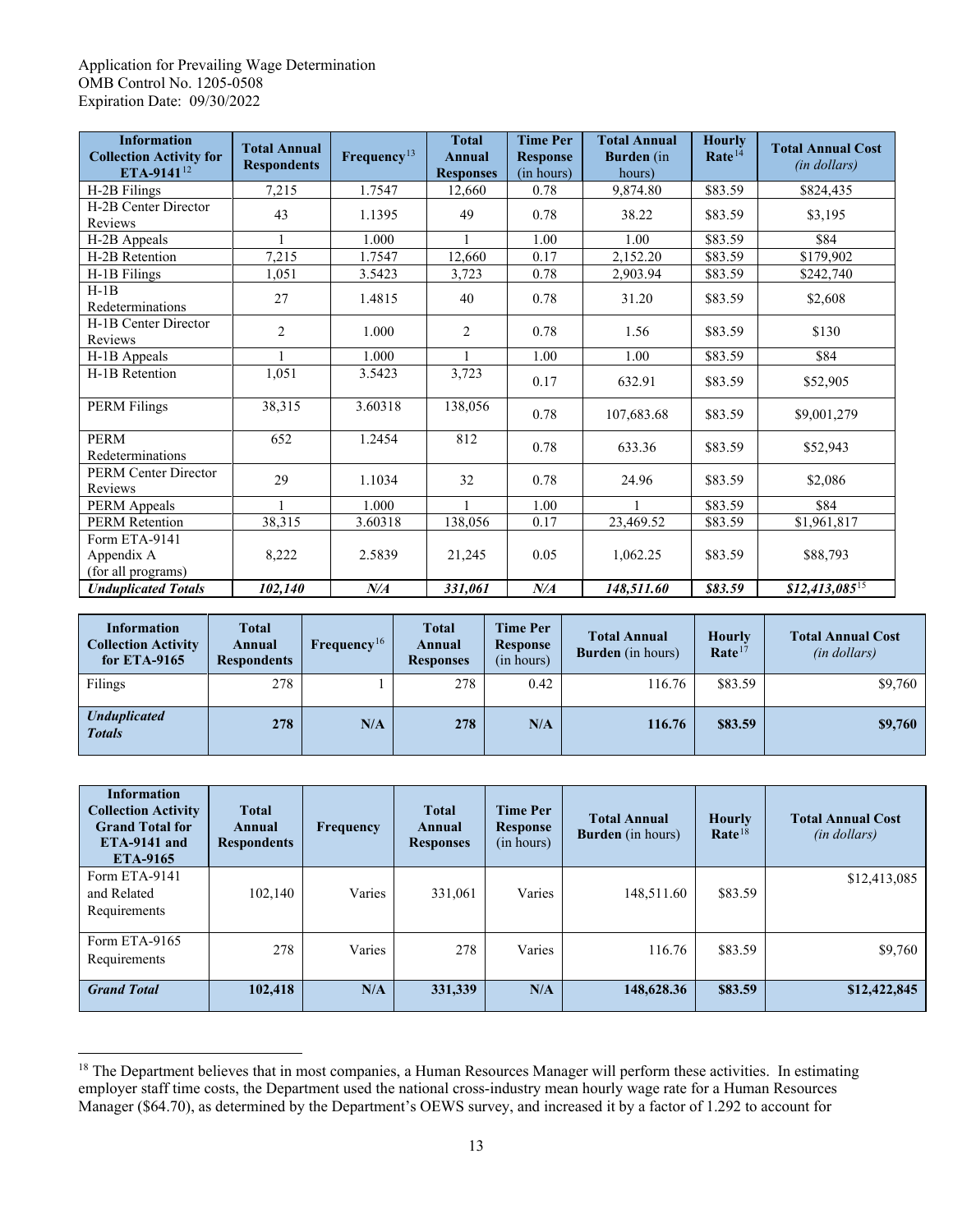*A.13. Provide an estimate for the total annual cost burden to respondents or record keepers resulting from the collection of information. (Do not include the cost of any hour burden already reflected on the burden worksheet)*.

a) Start-up/capital costs: There are no start-up costs. There is no obligation to own a computer to participate in the programs. Anyone without computer access can request the forms from OFLC. However, to participate in the programs, employers are required to generate records and retain them. The only necessary supplies needed to store and maintain the records are filing cabinets and filing folders. The Department estimates that the initial cost to employers to store and maintain records is minimal because it is a customary and usual business practice for businesses to have storage space.

b) Annual costs: There are no annual costs involved with operation and maintenance because ETA will be responsible for the annual maintenance costs for the free downloadable forms and the web-based data collection and reporting system. However, there are circumstances that may require H-2B employers to expend funds beyond their normal and usual business expenses, if they choose to commission a private wage survey. ETA estimates that the average annual cost of commissioning such surveys is \$241,513.09.

### *Form ETA-9165 Survey Costs*

For the Form ETA-9165, *Employer-Provided Survey Attestations to Accompany H-2B Prevailing Wage Determination Request Based on a Non-OES Survey*, employers who choose to commission private wage surveys will incur costs. The cost associated with a wage survey conducted by a third party can vary widely and will depend on various factors, such as the scope of the survey, the methodology used, the number of respondents, and the nature of the sample. The Department estimates that it would take a

[https://www.bls.gov/news.release/archives/ecec12162021.pdf.](https://www.bls.gov/news.release/archives/ecec12162021.pdf)<br><sup>15</sup> The Department's estimated total cost is \$12,413,085. The change reflects estimates based on the average of prevailing wage data for FYs 2019, 2020, and 2021.<br><sup>16</sup> The Form ETA-9165 estimates are the estimated data from OMB 1205-0509 and the transferred burden from that ICR.

employee benefits and other compensation, for a total hourly cost of \$83.59. *See* 

[https://www.bls.gov/news.release/archives/ecec12162021.pdf.](https://www.bls.gov/news.release/archives/ecec12162021.pdf)<br><sup>13</sup> The Department derived the frequency by dividing the column for fiscal year data for "Total Annual Responses" by the "Total Annual Respondents." The data for the "Total Annual Responses" and "Total Annual Respondents" are averages from the prevailing wage program data for FYs 2019-2021. The frequency is displayed with three decimal or more places to retain the value of the calculation to the extent possible.

 $14$  The Department believes that in most companies, a Human Resources Manager will perform these activities. In estimating employer staff time costs, the Department used the national cross-industry mean hourly wage rate for a Human Resources Manager (\$64.70), as determined by the Department's OEWS survey, and increased it by a factor of 1.292 to account for employee benefits and other compensation, for a total hourly cost of \$83.59. *See* 

<sup>&</sup>lt;sup>17</sup> The Department believes that in most companies, a Human Resources Manager will perform these activities. In estimating employer staff time costs, the Department used the national cross-industry mean hourly wage rate for a Human Resources Manager (\$64.70), as determined by the Department's OEWS survey, and increased it by a factor of 1.292 to account for employee benefits and other compensation, for a total hourly cost of \$83.59. *See* 

[https://www.bls.gov/news.release/archives/ecec12162021.pdf.](https://www.bls.gov/news.release/archives/ecec12162021.pdf)<br><sup>18</sup> The Department believes that in most companies, a Human Resources Manager will perform these activities. In estimating employer staff time costs, the Department used the national cross-industry mean hourly wage rate for a Human Resources Manager (\$64.70), as determined by the Department's OEWS survey, and increased it by a factor of 1.292 to account for employee benefits and other compensation, for a total hourly cost of \$83.59. *See*  [https://www.bls.gov/news.release/archives/ecec12162021.pdf.](https://www.bls.gov/news.release/archives/ecec12162021.pdf)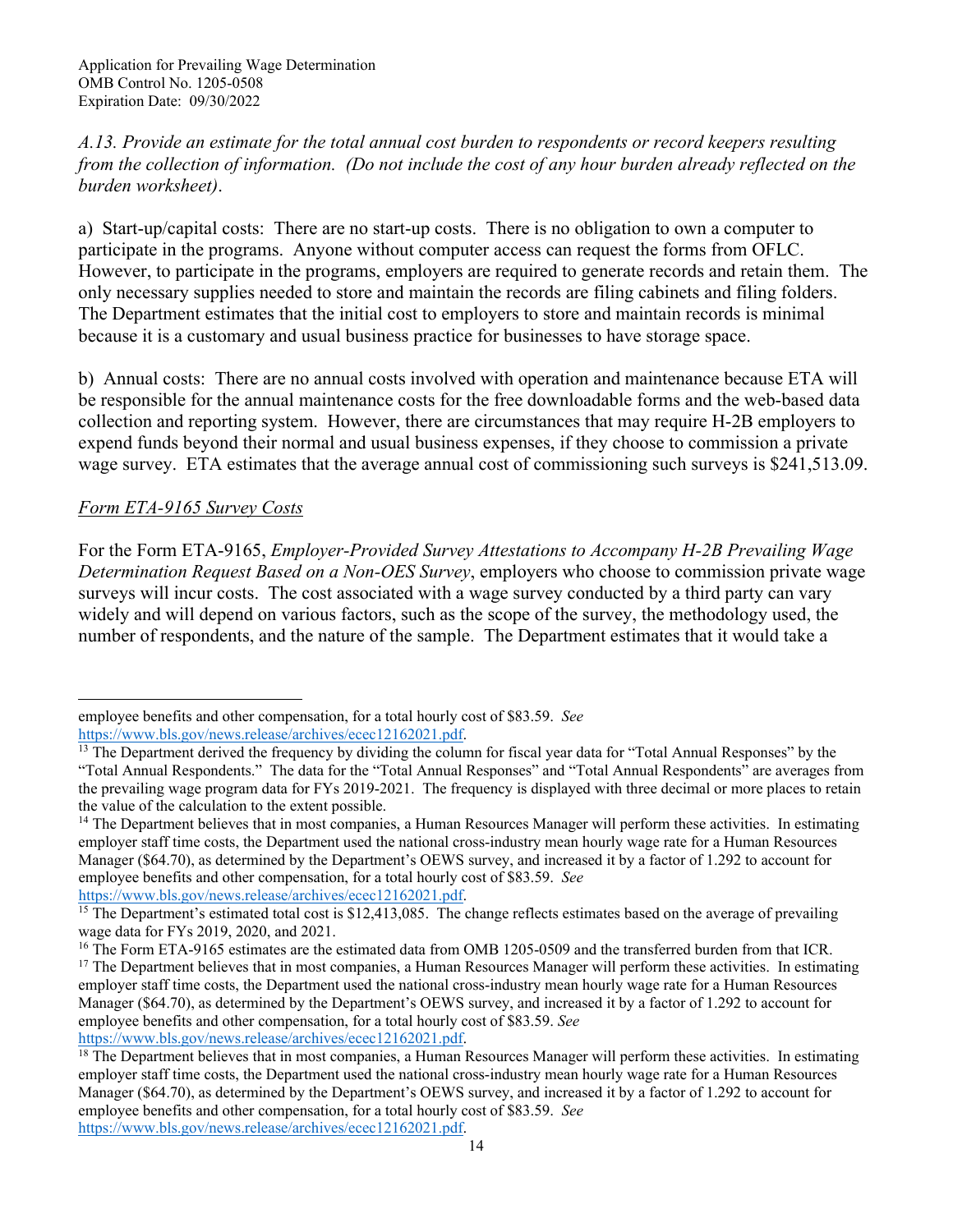manager (SOC code 11-0000) 8 hours to review the survey. At the mean hourly rate of \$60.81,<sup>19</sup> and accounting for benefits averaging 29.2 percent of total employee compensation,<sup>[20](#page-14-1)</sup> the total estimated compensation is \$78.57 per hour to review the survey (\$60.81 x 1.292).

The Department estimates that it would take a survey researcher (SOC code 19-3022) a total of 40 hours at \$41.59 per hour (\$32.19 per hour x 1.292) to randomly select at least 3 employers and 30 employees (8 hours), collect their wage data (16 hours), calculate the hourly average wage (8 hours), and write a report and provide it to the employer (8 hours). Therefore, the cost for a wage survey is estimated at \$2,292.16  $((\$78.57\times 8) + (\$41.59\times 40))$ .<sup>[21](#page-14-2)</sup> The Department's estimate also adds 10 percent to \$2,292.16 to account for a profit for the third-party surveyor. The estimated cost of conducting a wage survey is \$2,521.38  $(\$2,292.16 \times 1.1)$ . Because surveys are valid for two years and some employers will use state-produced surveys, the Department estimates that one-third (0.333) of the 278 employers that file the Form ETA-9165 or 93 employers (278 x 0.333= 92.57) will conduct a private wage survey by a third-party each year that is valid for two years. The cost to employers is estimated to be \$234,488.34 (\$2,521.38  $\times$  93).

In addition, the employer will request the information from surveyors needed to complete the Form ETA-9165. The Department estimates that this will cost employers \$6,491.10. This is based on an estimate that a Survey Researcher (SOC code 19-3022) will spend, on average, 0.83 hours to compile the information necessary to complete the new form and transmit it to the employer. In estimating employer costs, the Department used the national cross-industry mean hourly wage rate for a Survey Researcher (\$32.19) and multiplied these wages by 1.292 to account for employee benefits and other non-wage compensation. The total hourly cost of a Survey Researcher is thus \$41.59 (\$32.19 x 1.292). However, the Department estimates that one-third (0.333) of the 278 employers that will file the Form ETA-9165 and provide surveys will utilize state-provided surveys and will incur no cost, or 93 employers (278 x 0.333). Therefore, it is estimated that 185 employers will incur costs (278 – 93). Thus, this cost to employers is calculated as follows:  $$41.59 \times 0.83$  hours x 185 employers =  $$6,386.14$ . The Department's estimate also adds 10 percent to \$6,386.14 to account for a profit for the third-party surveyor. The estimated cost of conducting a wage survey is  $$7,024.75$  (\$6,386.14  $\times$  1.1).

The total cost for the Form ETA-9165 survey process is estimated to be \$241,513.09 (\$234,488.34 + \$7,024.75).

*A.14. Provide estimates of annualized costs to the Federal government. Also, provide a description of the method used to estimate cost, which should include quantification of hours, operational expenses (such as equipment, overhead, printing, and support staff), and any other expense that would not have been incurred without this collection of information. Agencies may also aggregate cost estimates from Items 12, 13, and 14 in a single table*.

<span id="page-14-0"></span><sup>19</sup> *Occupational Employment and Wages, May 2020: 11-0000 Management Occupations*, DOL, BLS, [https://www.bls.gov/oes/current/oes110000.htm.](https://www.bls.gov/oes/current/oes110000.htm) 20 *Employer Costs for Employee Compensation – September <sup>2021</sup>*, DOL, BLS,

<span id="page-14-2"></span><span id="page-14-1"></span>[https://www.bls.gov/news.release/archives/ecec12162021.pdf.](https://www.bls.gov/news.release/archives/ecec12162021.pdf) 21 *Occupational Employment and Wages, May 2020: 19-3022 Survey Researchers*, DOL, BLS, [https://www.bls.gov/oes/current/oes193022.htm.](https://www.bls.gov/oes/current/oes193022.htm)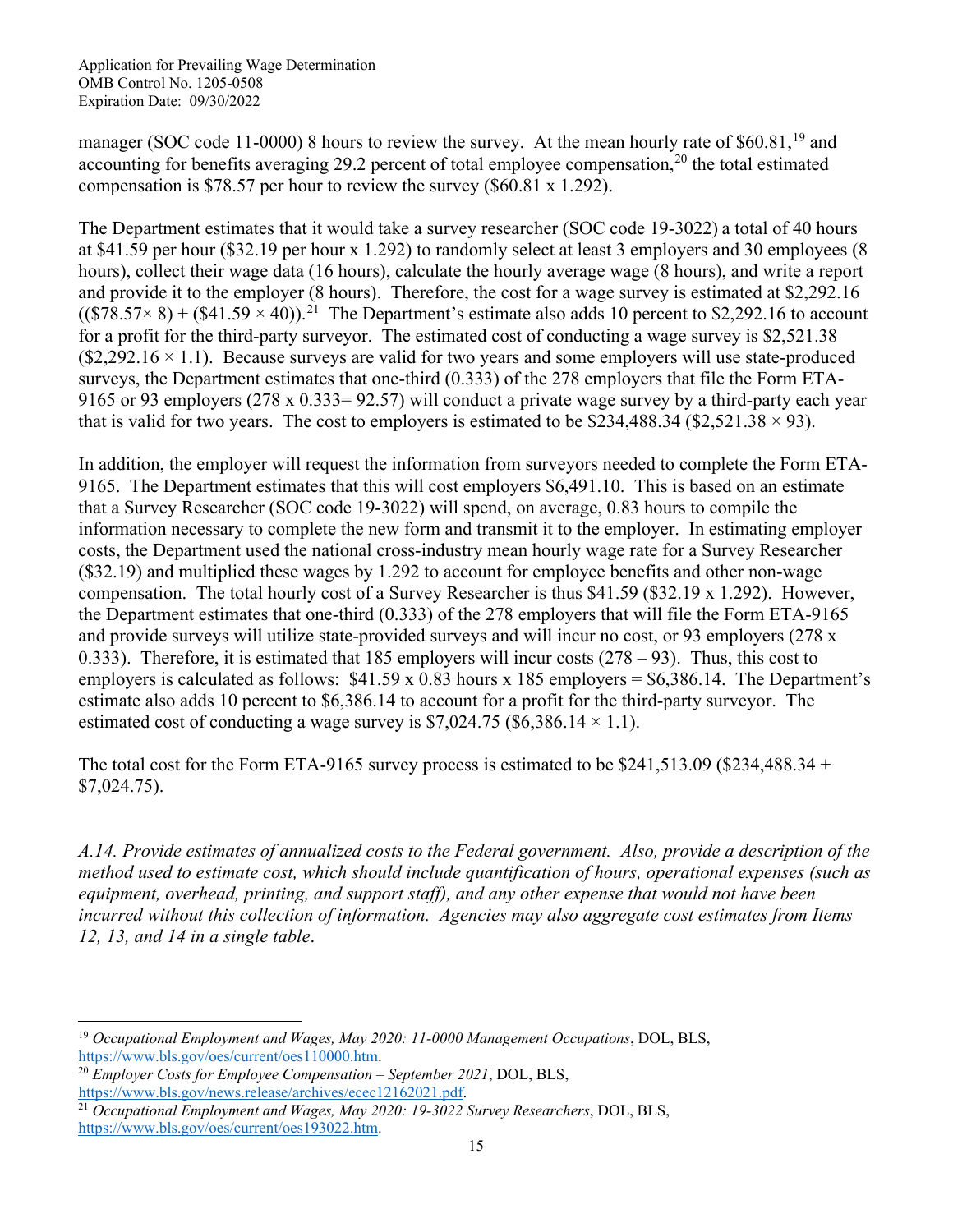The Department estimates that the annual costs to administer the PWD program are \$7,715,088. Federal administrative costs include IT systems that support application filing and case processing operations, rent, supplies, equipment, and agency indirect costs, which include support for human resources, financial and administrative oversight, and grants and contracts management. Based on past obligations and expenditures, the table below provides a detailed breakdown of the annualized costs associated with federal administration of the PWD program by major cost category.

| <b>Major Cost Category</b>                         | <b>Cost Activities</b>                                                                                                  | <b>Annualized Costs</b><br><i>(estimated)</i> |
|----------------------------------------------------|-------------------------------------------------------------------------------------------------------------------------|-----------------------------------------------|
| Contracts for Services<br>(not technology related) | • Mail, data entry, and other clerical support services;<br>• Case processing and administrative support for operations | \$3,296,147                                   |
| <b>Technology Contracts for Services</b><br>(O&M)  | Application development services $&$ network infrastructure support<br>$\blacksquare$ Hardware & software updates       | \$930,403                                     |
| GSA & DHS Services                                 | • Rent payments for office space<br>• Security services                                                                 | \$500,016                                     |
| DOL Working Capital Assessment                     | • Indirect costs associated with ETA and DOL administrative and<br>executive management services                        | \$2,917,100                                   |
| Supplies & Equipment                               | General office supplies<br>• Computers, printers, and other office related equipment                                    | \$65,239                                      |
| Mail & Telecommunications                          | • Mail or overnight delivery services<br>• Phone and other telecommunication related charges                            | \$6,183                                       |
| Other $Costs22$                                    | $\blacksquare$ Travel<br>• Printing and other Government Agency Services                                                | \$0                                           |
| <b>TOTAL COSTS - FEDERAL ADMINISTRATION</b>        |                                                                                                                         | \$7,715,088                                   |

### *A.15. Explain the reasons for any program changes or adjustments reported on the burden worksheet.*

The Department proposes minor modifications to the Form ETA-9141, its appendix, the Form ETA-9165, and the accompanying form instructions to improve the collection for the Department's PWDs. The Department has determined that the proposed minor revisions to the Form ETA-9141 and Form ETA-9141, *General Instructions*, will not have a significant impact on the time burden for completion of the Form ETA-9141 because these changes do not require employers to provide additional information, but merely clarify how and when employers should respond to existing information collections. However, the Department is inviting comments regarding the estimated burden hours in a 60-day *Federal Register* notice. The incorporation of the Form ETA-9165 into this ICR transfers the number of responses (278) and hourly burden (116.76) imposed by the Form ETA-9165 from OMB Control Number 1205-0509 into this ICR, OMB Control Number 1205-0508. The Department has determined that the minor change to Item E.9.b and the update of references to the OEWS in the Form ETA-9165 will not have a significant impact on the time burden for completion of the Form ETA-9165 because the number of workers surveyed in an employer-provided survey should be readily available to the employer.

<span id="page-15-0"></span><sup>&</sup>lt;sup>22</sup> Based on direct NPWC obligations and a pro-rated portion of OFLC shared and support costs.